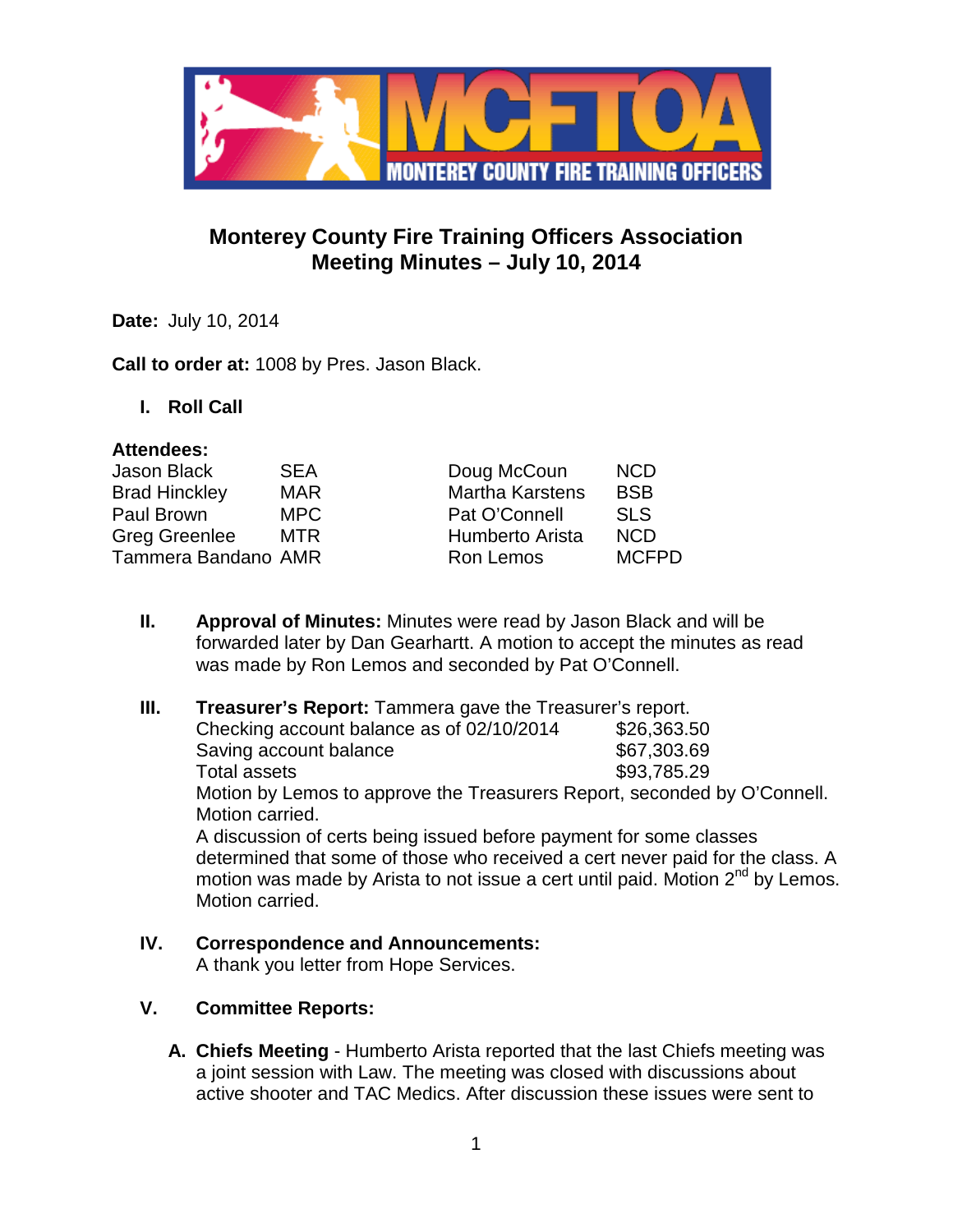

OPS to move forward with a pilot program in Salinas for the TAC medics. Doug McCoun added that the OPS Committee would be meeting more frequently to work together on ongoing issues.

- **B. Wildland Committee Pat** O'Connell reported on the training that occurred at Fort Hunter-Liggett as part of our Wildland School. The training for two sessions had occurred with joint participation from Monterey and Santa Cruz Counties. The first session went well with one branch plus an additional branch for Big Sur for some new members of the Brigade. The second day of training went well for most of the day. Two branches were being utilized using strike teams on each branch. As the temperatures increased and RH decreased during the day the fire behavior was monitored. At around 1400 conditions began to change and a determination was made that the drills in progress would be the last. At that time the fire crossed the road and was caught by the branch. Fire had already been placed down on the other branch and spotting was seen ahead of the fire. All operations were redirected to San Migalito Loop to stop the fire from crossing that road. The fire was reported to have crossed Nacimento Fergusson Road. Divisions were established, Hunter-Liggett fire was notified as well as Range Control. The fire was contained to the designated boundary of the school with the exception of the area it had crossed the road. Hunter-Liggett fire determined that they would burn out an area along the road with Forest Service assistance. This operation continued as the fire was mopped up. It was determined by the training group to cancel the third scheduled day due to the conditions present at this time of year. Both counties agreed to meet again to discuss this year's events and next year's school. There was hope that the school would include more participation with the support of the Fire Chiefs from within the county. Additional participation from Cal Fire would be encouraged.
- **C. Fire Library** No report

### **D. Programs/Training Classes**

Pit Crew CPR has been started at Seaside. This should continue regionally through the County. Monterey is offering RS1 with additional slots available.

- **E. Website** No report.
- **F. Fire Academy** New academy starting tonight with 26 students. MPC to be offering 3 classes each semester for those in the Fire Service trying to get a degree. Some classes will be offered online. They are encouraging student to go through High School to MPC and on to CSMB. Dave Brown wants to get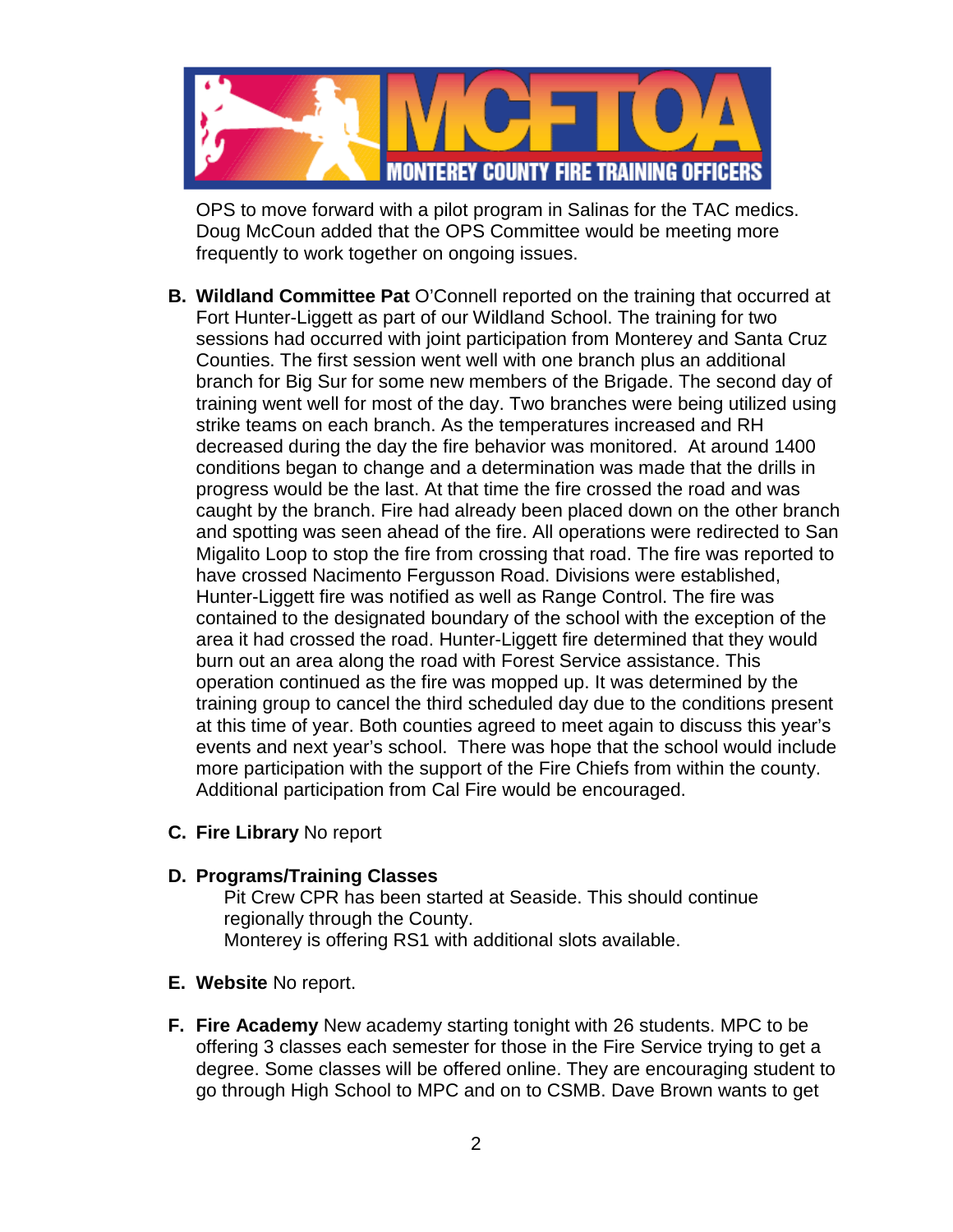

input to find out what is needed and offer those classes. Level I or Level II. MPC purchased a new fire-training prop and will be using it in the new academy. The prop should give a realistic feel for fire to the students. They are also looking for used equipment to help with classes including medical equipment.

They are moving forward on a Paramedic program.

**G. Countywide drills:** Salinas is scheduled for the first drill in the October-November timeframe. Chris Knapp is a contact. O'Connell said discussion had started and that BC Loomis and Knapp would be coordinating this through Salinas FD. .

### **VI. Old Business**

a. Deano is still trying to find a deal on the right trailer. Just missed one in SLO.

### **VII. Good of the Order**

Monterey now moving to Scott SCBA's. Other departments are now receiving grants for the Scotts. Bauer has difficulty converting the fill station and a cost will occur to do this. The older Interspiros from Monterey are going to MPC.

 **IX. Adjournment** Meeting adjourned at 11:39.

Next Meeting August 14, 2014.

MPC Public Safety Training Center 2642 Colonel Durham Street Seaside, CA. 93955